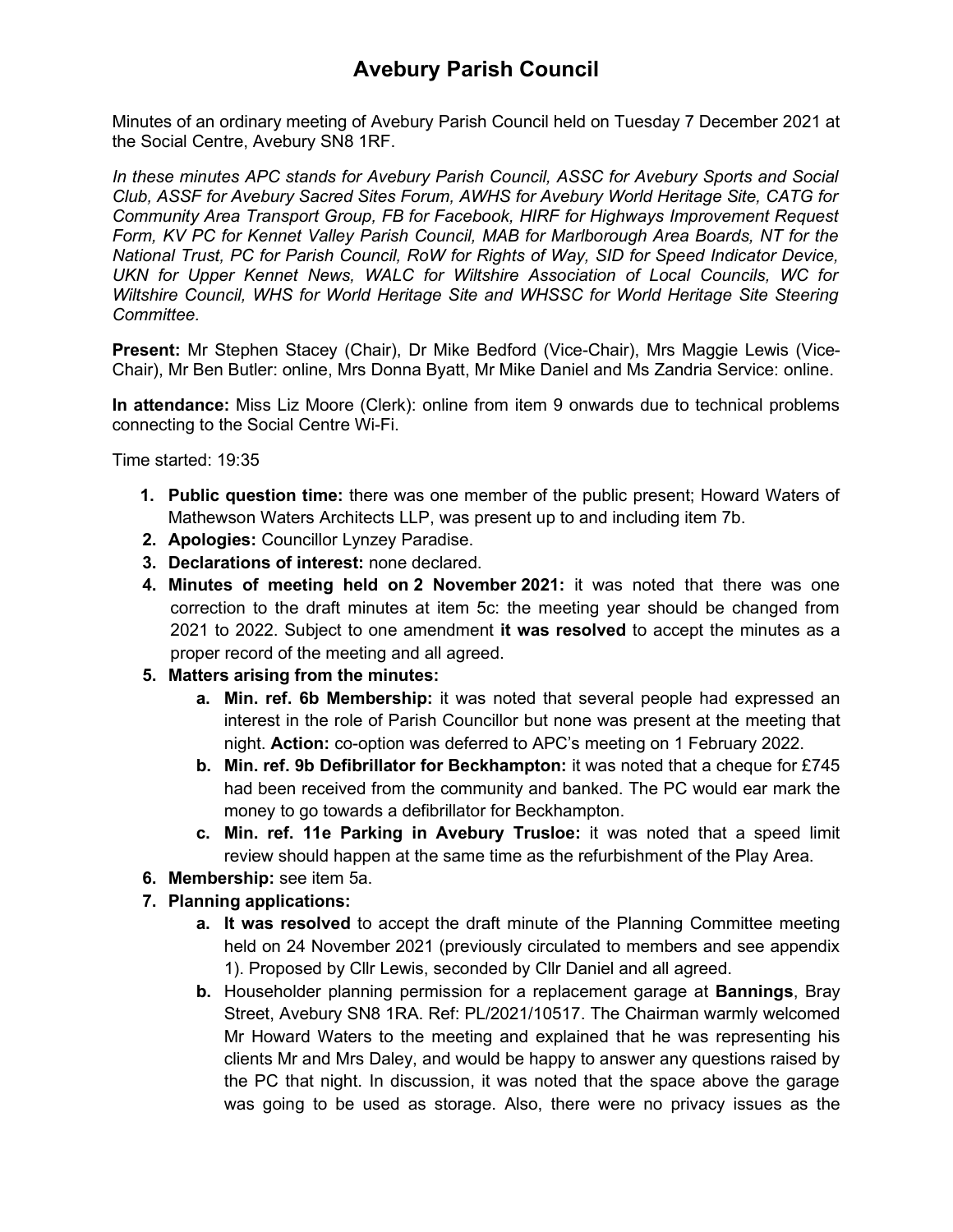replacement garage was about 60 feet away from the neighboring property. There was discussion about the ridge height and it was agreed that the proposal was suitable given the appropriateness of the roof covering. Members were content with the proposal. **It was resolved** to support the application. Proposed by Cllr Byatt, seconded by Cllr Daniel and all agreed.

- **c.** Application for consent to display an advertisement at **Land at National Trust Car Park** Beckhampton Road Avebury SN8 1RF. Proposal: relocation of visitor welcome and orientation panel (to replace existing poster panels) and installation of 4 no. interpretation panels on main visitor route from National Trust car park at Avebury. Ref: PL/2021/10084. **It was resolved** to support the application. Proposed by Cllr Daniel, seconded by Cllr Lewis and all agreed.
- **8. National Trust:** update previously circulated and see appendix 2. The following points were raised:
	- **a.** It was noted that the NT was not providing camping for Winter Solstice. Cllr Lewis stressed that the PC must become more proactive with the planning for **summer Solstice. It was agreed** that Cllr Service's paper presented earlier in the year was a good starting point for a more proactive stance.
	- **b.** The Chairman reported that he had attended an on-site meeting on the plans for the **informal layby on the B4003** with Briony Clifton (NT Assistant Archaeologist, Stonehenge and Avebury WHS), Steve Hind (WC Highways), Martin Cook (WC Area Highway Engineer), Cllr Dr Mark McClelland and Jane Davies (Wiltshire Councillor). **N.B.** It had been subsequently confirmed at the CATG meeting on 9 December that a meeting would be scheduled for January 2022. The objective was for stakeholders to review methodology (agreed by all in January 2019) for reshaping the lay-by and adjacent verge as WC had decided that the previous solution was too expensive.
	- **c.** The NT had indicated that they are unlikely to grant a licence to **Race to the Stones** in 2023 as they had concerns about the event evolving into something that was too big and too commercial.
	- **d.** The Chairman reported that the NT had registered concerns, first raised by the contractor emptying the waste bins, about **dog waste going into ordinary litter bins**. The Chairman said that KVPC had kindly offered to provide details of their dog waste bin collection service. In discussion it was agreed that the PC ought not to be the sole provider of additional bins and that burden-sharing with commercial operations benefitting from high visitor numbers should be explored. **Action:** discussion on the provision of receptacles for dog waste was deferred to 1 February 2022 meeting agenda.

### **9. Project Updates:**

**a. SID Project:** Cllr Daniel reported that he was still waiting patiently for Ringway (WC's contractor) to contact him and to be given a date for the work on installing the footings for the SID. The Chairman said that he had raised the issue of the delay with Cllr Dr Mark McClelland (Cabinet Member for Transport, Waste, Street Scene and Flooding) and would also raise it with Cllr Jane Davies (Wiltshire Councillor). It was noted that Cllr Paradise had reported she had downloaded the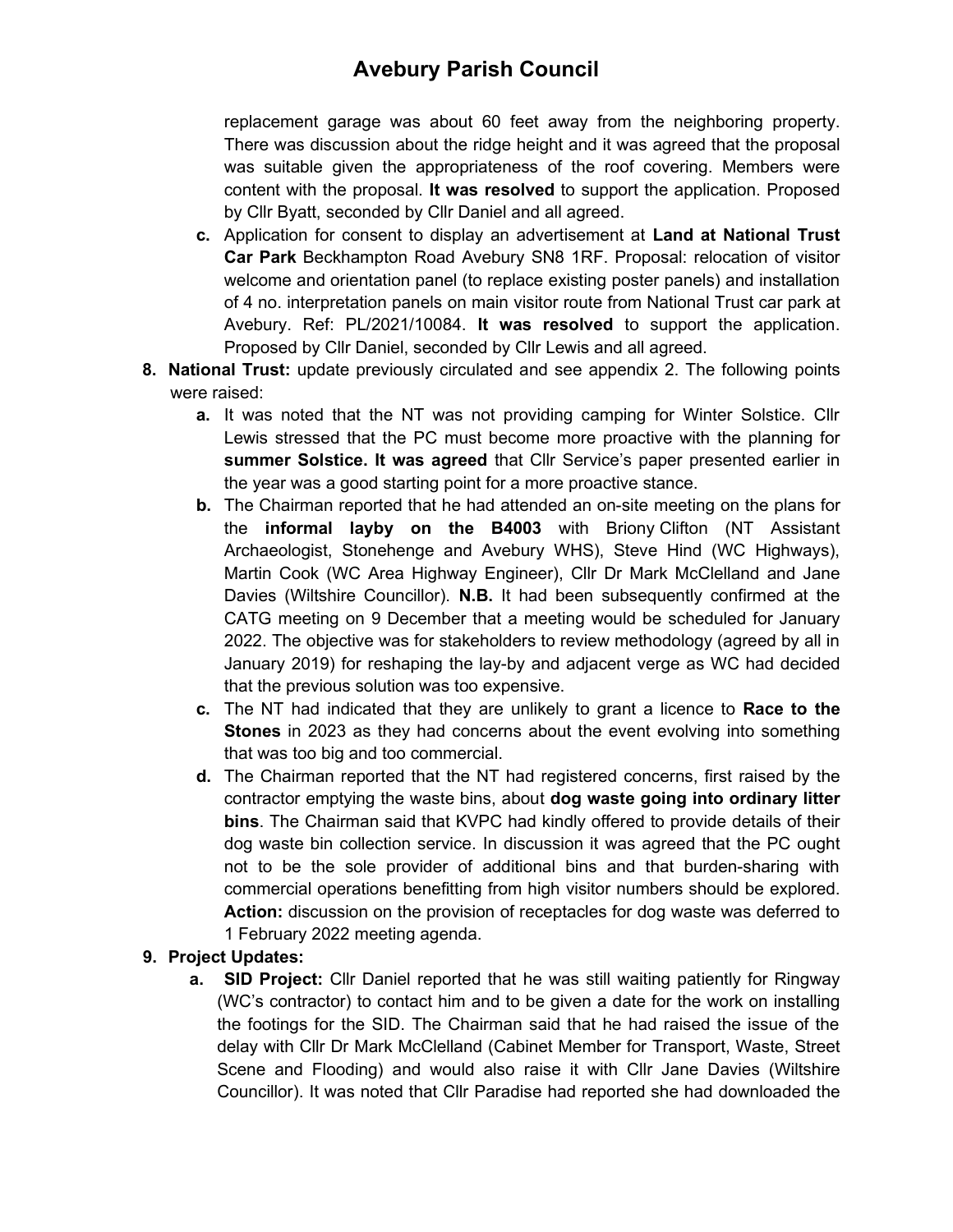software app and was ready to start collecting the data from the SID once installed.

- **b. It was resolved** to approve the HIRF form (requesting double white lines at ghost turning on the A4 into Grange Barrow) for submission to CATG on 9 December 2021. Proposed by Cllr Lewis, seconded by Cllr Bedford and all agreed.
- **c. A4 presentation to Danny Kruger MP:** the Chairman reported that he had attended a meeting along with Cllr Jayne Webb (Chair, KVPC), Cllr Peter Morgan (Chair, Preshute PC) and Cllr Jill Turner (Chair, Transport Group KVPC) to present to Danny Kruger MP the **A4 traffic calming project** designed by Atkins in 2015 and a proposal to implement them. The group had stressed the need to interest central government in the project as it was unlikely that Wiltshire would ever have funds for it. Danny Kruger MP had undertaken to bring the initiative to the attention of the Secretaries of State for Transport (DfT) and Culture, Media, and Sports (DCMS).
- **d. Avebury Chapel:** the Chair explained that he had received good engagement from potential exhibitors and the focus was to get the space up and running by April 2022. The next meeting was planned for February with the objective of agreeing a draft licence, which he anticipated being able to bring to the APC meeting on 1 February.
- **e. Play Area:** it was agreed to set the meeting date to share ideas with the Parish for **7pm on Tuesday 25 January 2022** with reserve dates of 2/3 February, dependent on room availability at ASSC.

### **10.Reports by PC Representatives:**

- a. **WHS Steering Committee:** the Chairman had attended the meeting and prepared a report / his comments on the WHS Governance Review that had been discussed at the meeting held on 26 November 2021 (previously circulated to members). It was not possible for the PC to ratify the report as members would need more time, and to view the full report from the WHS Steering Committee that was due to be sent to all stakeholders. It was noted that Emma Sayer was the new Chair of the WHSSC.
- **11.Parish Council Budget and to set the precept for 2022-2023:** (previously circulated to members and see appendix 3). The following points were noted:
	- i. Estimated income was £20,032 and revised expenditure £32,205, including using PC's reserves.
	- ii. The budget line for play area expenditure was £15,000 as this was the lead project for the year.
	- iii. Renewal of the defibrillator package and a new MOU for four years was due in July 2022 at an estimated cost of £2,850.
	- iv. £1,000 had been proposed by the Chair as a donation towards the community exhibition space in the Chapel.
	- v. **Setting the precept at £14,532** would result in no increase in the PC part of the Council Tax Bill.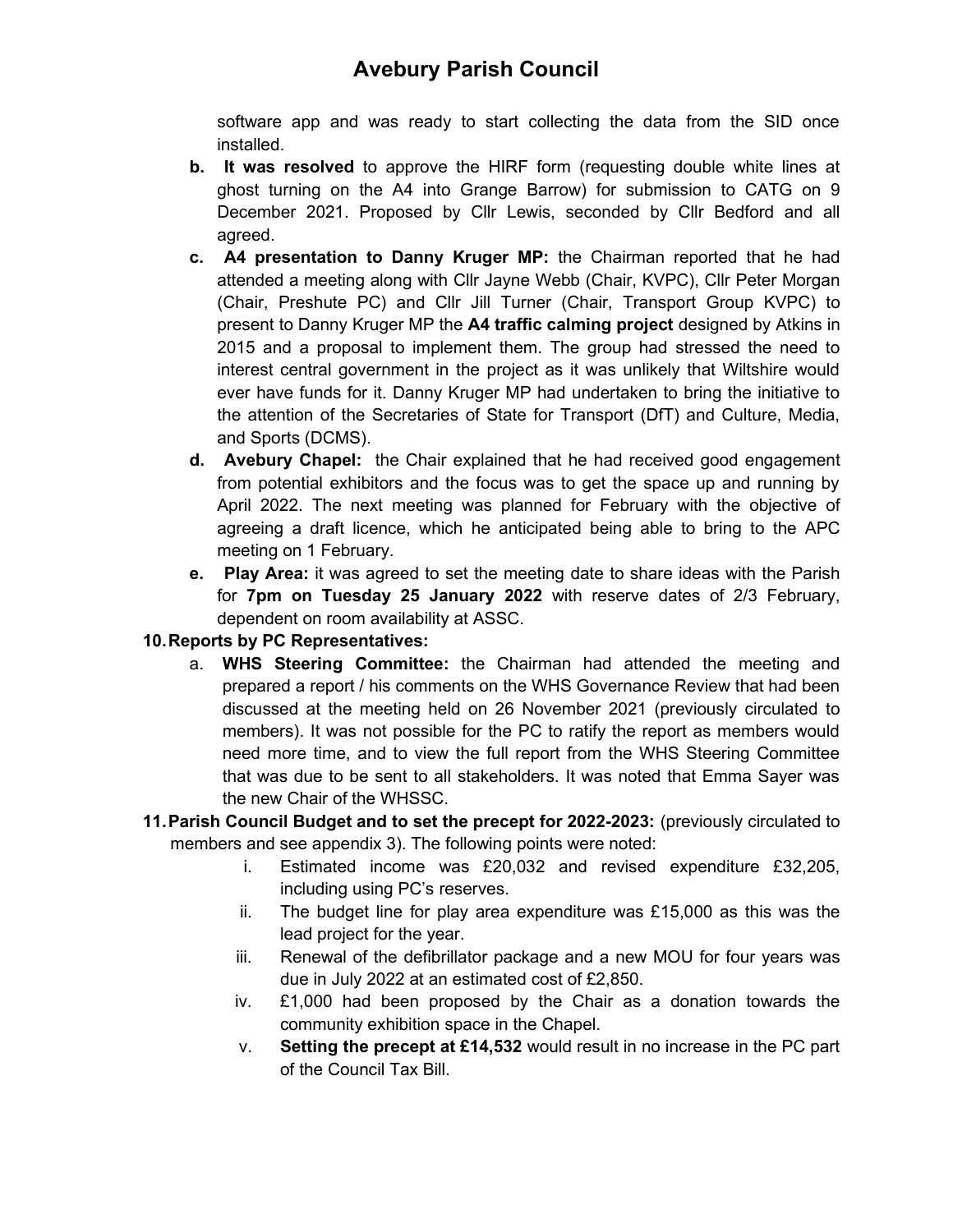In discussion members felt that it was important not to raise the PC precept under the current economic and social climate. **It was resolved** to approve the final draft budget for 2022/2023 and set the precept at £14,532. Proposed by Cllr Daniel, seconded by Cllr Bedford and all agreed.

#### **12.Local Issues:** leaf sweeping see item 13.

- **13.Parish Steward Priority Sheet:** it was noted that the Parish Steward was now on road gritting duties for the winter months but that he had offered to fit in any urgent highway works if he had time. Members agreed that the Parish Steward should be asked to remove the leaves that had accumulated on the footpath from Church Walk to the pumping station.
- **14.Communications and Correspondence:** the Clerk reported that headlines from the previous meeting had been submitted to UKN and correspondence that was relevant to the community had been published on the PC website or FB page. It was agreed that the Chairman should mention in the next headlines that **the PC was due to discuss a signage policy at the 1 February meeting**. Several members said that they had received comments about the small A-board at Beckhampton roundabout, the large trailer sign in Silbury Hill car park, the no overtaking signs on the verge outside Beckhampton Stables, and the two signs adjacent to the A4 that read 'The Farm at Avebury'. The latter was advertising the B&B run by Galteemore Farm at Beckhampton. In discussion, the following points emerged:
	- **a.** Many new small businesses have been struggling during the pandemic and that may be one of the reasons why signage has proliferated.
	- **b.** The Chairman said that he had advised Beckhampton Stables to erect their no overtaking signs on their land given Wiltshire Council's reluctance to put up formal road signage.
	- **c.** Members felt that the B&B signage was misleading as the accommodation was in Beckhampton not Avebury and there was a question as to whether permission to erect the signage had been sought from WC as the PC had not received notification.

### **15.Finance and admin including:**

- **a. Clerk's annual appraisal:** the Chairman reported that the Clerk's appraisal had been carried out on 24 November 2021 and the PC was pleased with the work that she did on behalf of the community. The Clerk had confirmed in writing to Cllr Bedford that she wished to continue to opt out of the government pension scheme.
- **b. Half year internal audit:** the Clerk reported that the internal audit had been completed by Jamie Guy on 24 November 2021 and a clean audit report had been given. The Chairman thanked her for the very efficient way in which she kept the books.
- **c. Draft Signage Policy:** the Chairman explained that he had originally prepared a signage policy in 2019 and this was the version that had been sent to members (see appendix 4). No further action had been taken on the policy because at the time the PC had set up a working group to review signage, and then that had